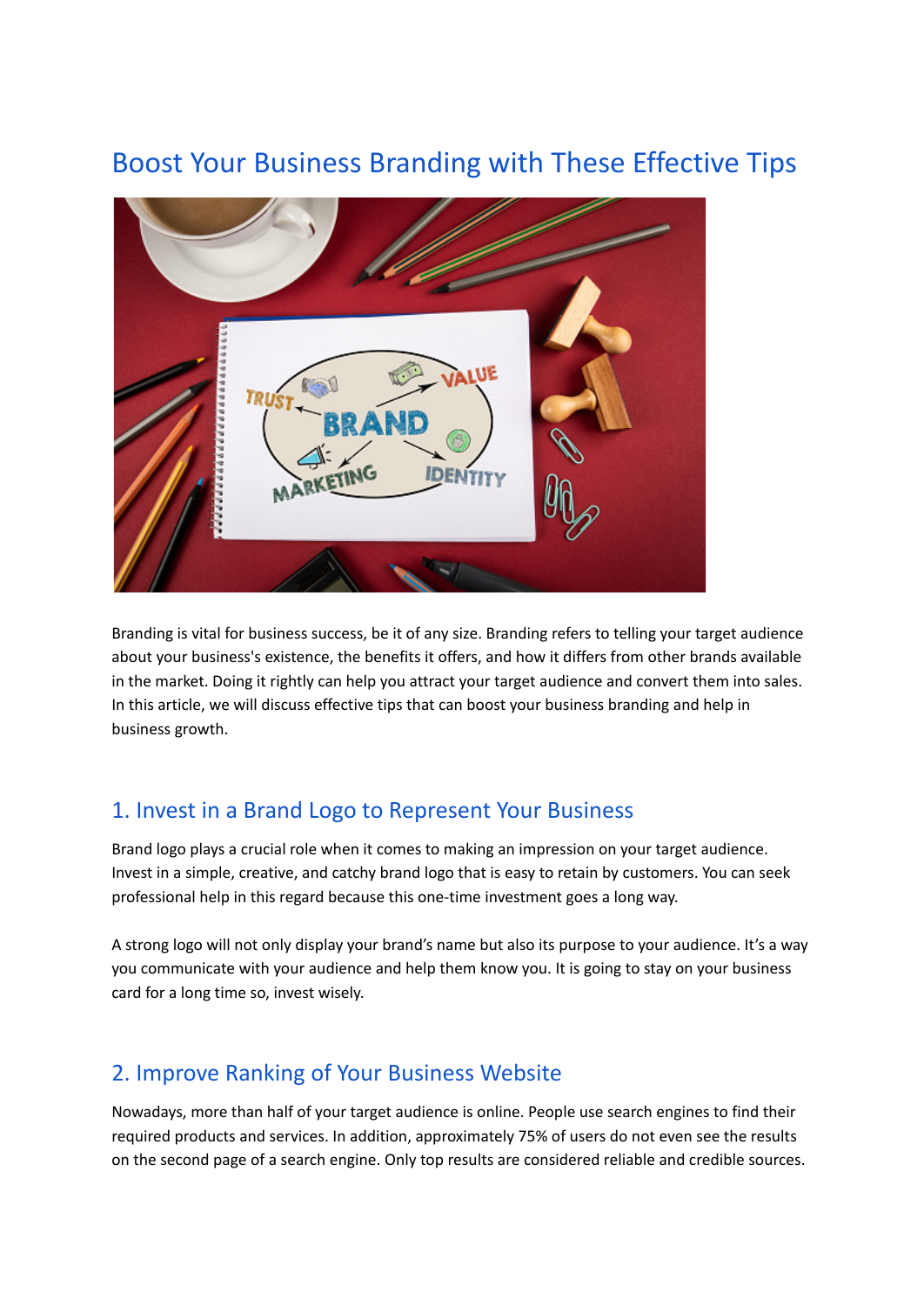Therefore, businesses should [invest](https://searchengineland.com/guide/what-is-seo) in SEO to optimize their website content and make it rank higher in search engines. It will help your target audience to reach your brand with more convenience and convert them into leads.

#### 3. Use of Promotional items

One of the effective ways of branding your business is by introducing promotional items at your business launch or upcoming events. Meaningful promotional items such as t-shirts, pens, [custom](https://www.bagmasters.com/category/custom-totes) tote [bags](https://www.bagmasters.com/category/custom-totes), mugs, etc, can not only market your business to your target audience but also adds value to users' life.

When a person uses these promotional items in public, they are marketing your business without any cost. Therefore, do set aside a little budget for promotional items on business events fr promotions and branding.

#### 4. Know Your Target Audience

To brand your business to your target audience, you must first know who your target audience is? Carry out extensive research and know your target audience, their demands, needs, and requirements. Only then you'll be able to attract your audience and make sales.

Your products and services should be aligned with your chosen target audience. For instance, if it's youth, you might have to lift your brand to the image of modern, bold, and affordable. In addition, identify clients' goals and challenges to provide them with exactly what they're looking for to boost your brand.

## 5. Use Effective Marketing Channels

Marketing is a game-changer for any business. Even if you are providing quality products and services at affordable rates but no one knows you exist, there's no point in your business. Without loyal clients, your brand stands nowhere. It's important that your brand must invest in effective marketing channels such as social media marketing, email marketing, etc, to reach out to its target customers.

Effective marketing helps to promote brand awareness to the potential customers which eventually generates revenue. It improves the credibility of a brand in the market and increases customers' trust in your brand.